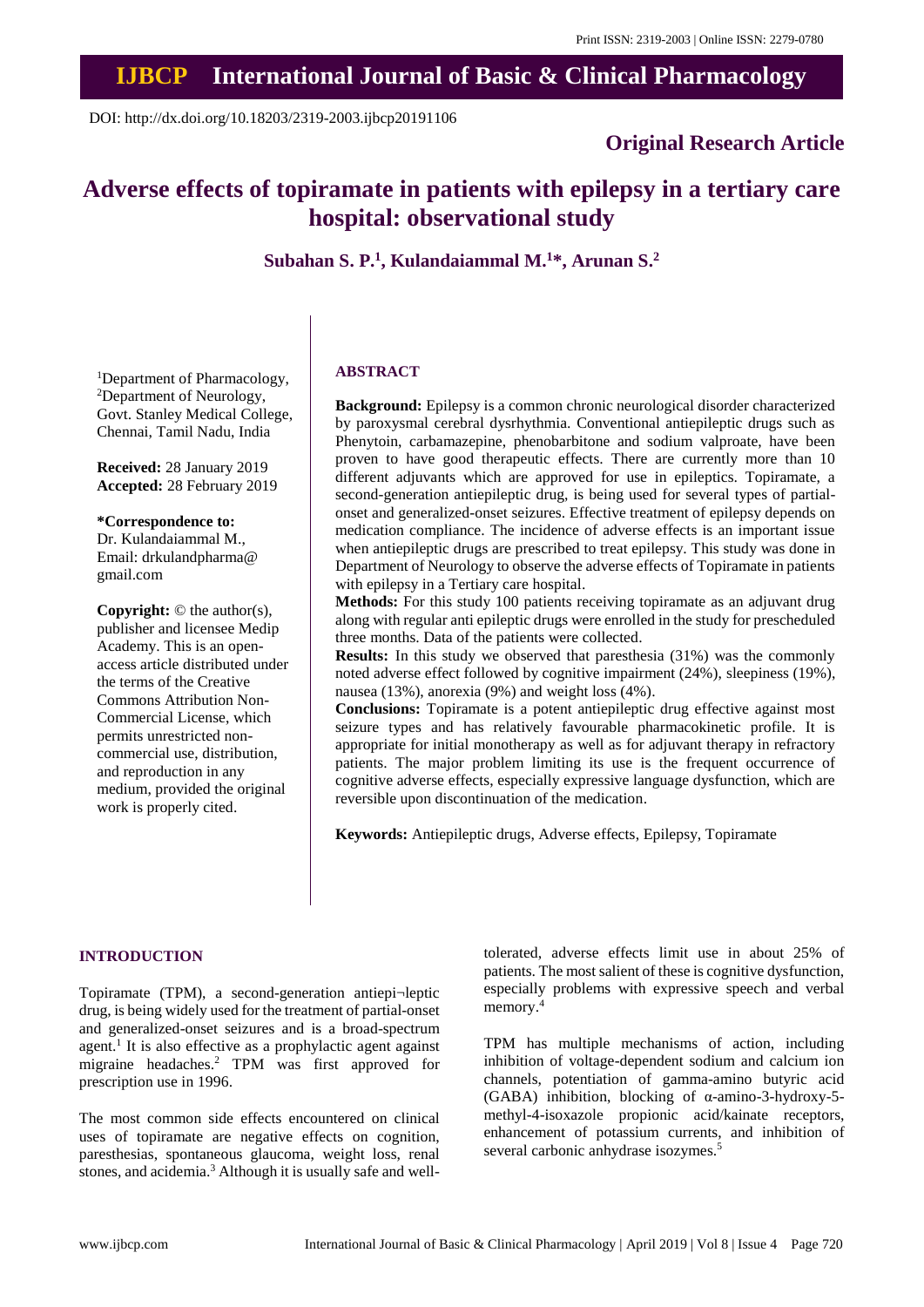Effective treatment of epilepsy depends on medication compliance and studies indicate that drug tolerability is a significant limiting factor in medication maintenance. The incidence of adverse effects is an important issue when antiepileptic drugs are prescribed clinically. 6

This study was done in department of neurology to observe the adverse effects of topiramate in patients with epilepsy in a tertiary care hospital.

#### **METHODS**

The observational study conducted at the Department of Neurology, Govt. Stanley Medical College Hospital, Chennai, for the 3 months. The sample size was 100 patients in the present study.

#### *Inclusion criteria*

- Patients with seizure disorder of age above 18 years of age and below 60 years of age.
- Both males and females.
- Patients who are willing to participate in the study.
- Patients who are willing to give the informed consent in the study.

#### *Exclusion criteria*

- Patients below 18 years of age and above 60 years of age
- Patients who are not willing to participate in the study.
- Patients who are critically ill
- Patients with past H/O gastrointestinal diseases.
- Patients with past H/O renal disease.
- Patients with past H/O liver disease

#### *Study procedure*

This study was conducted after obtaining approval from the Institutional Ethics Committee. This was a hospital based, observational study in which 100 patients receiving Topiramate either monotherapy or an adjuvant drug along with conventional anti epileptic drugs, both were enrolled. The aim and procedure of the study were explained to the patients. Patients were asked questions related to the study, after explaining about the study in their own language. Only patients who were willing to participate and give informed consent were included. Written informed consent was obtained and patient's personal data like name, age, hospital number, educational status, occupation, mother tongue were noted. Also, symptoms, illness duration, past drug history and family history were also noted. Vital data and details of systemic examination were recorded. A note of the diagnosis and treatment prescribed was recorded in the proforma at each visit. Adverse drug reaction and clinical progress reported by the patient was also recorded in the proforma. Medication Adherence Questionnaire based on Liverpool Adverse Events Profile was used to record the adverse effects of topiramate. Mini Mental State Examination Tool was used to assess the cognitive function in patients. The following parameters were recorded.

- Gender
- Age
- Types of seizure disorders
- Dosage of Topiramate and Conventional antiepileptic drugs
- Adverse effects profile by Medication Adherence Questionnaire based on Liverpool Adverse Events Profile and Mini Mental State Examination tool.

#### *Statistical analysis*

The data were entered in Microsoft Excel Worksheet version 2007 and analyzed using GraphPad version 3.06, (GraphPad Software, USA 32 bit for Windows). The baseline data including demographic details, clinical history and details of the drug treatment were recorded in prevalidated case record form. Details of the adverse drug reactions recorded and analyzed.

#### **RESULTS**

For this study 100 patients receiving Topiramate as an adjuvant drug along with regular anti epileptic drugs were enrolled in the study for prescheduled three months.

Data of the patients were collected. Patients were followed up and adverse effects were noted. The results of the study revealed that out of 100 patients, 58 patients were males and 42 patients were females. In this study, there was a male preponderance as shown in Figure 1.



#### **Figure 1: Details of gender distribution of patients.**

Total 31% of the study population belongs to the age group of 31-40 years of age, 41-50 years of age was 27%, 20-30 years of age was 23%, and 51-60 years of age was 19% as shown in Figure 2.

Among 100 patients, patients with generalised tonic-clonic seizure, partial seizure, absence seizure and myoclonic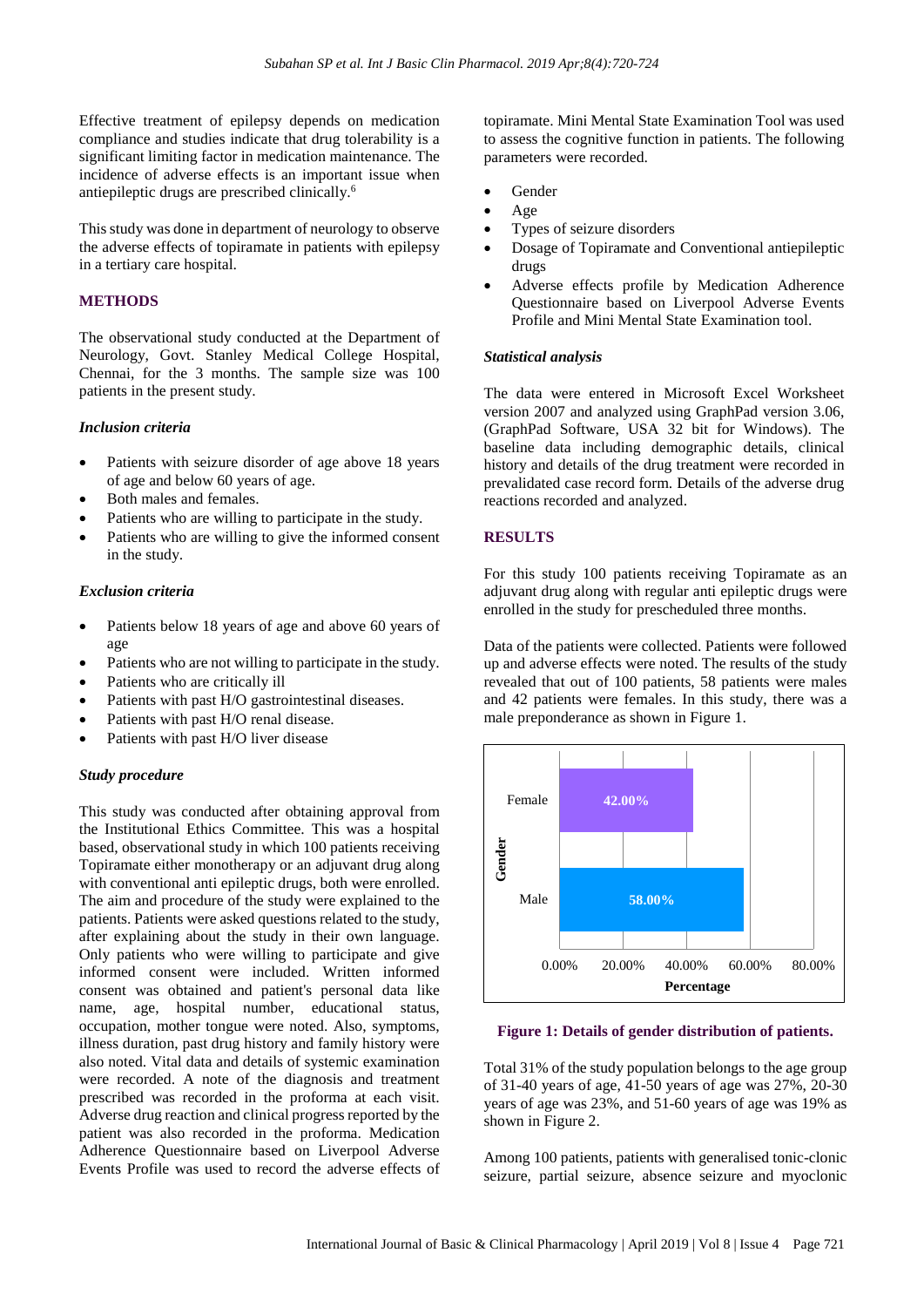seizure were 51%, 26%, 14% and 9% respectively as shown in Figure 3. In this study, topiramate 100 mg was prescribed as an adjuvant along with regular anti epileptic drugs - phenytoin 100 mg, carbamazepine 200 mg and phenobarbitone 60 mg. 57 patients were treated with topiramate and phenytoin, 28 patients with topiramate and carbamazepine and 15 patients with topiramate and sodium valproate as shown in Table 1.

#### **Table 1: Drugs prescribed.**

| <b>Name of drugs</b><br>used with<br>dose (mg)   | $\sqrt[9]{\circ}$ of<br><i>patients</i> | <b>Adverse effects</b>    |
|--------------------------------------------------|-----------------------------------------|---------------------------|
| Topiramate 100<br>$+$ Phenytoin<br>100           | 57%                                     | Paresthesia - 23%         |
|                                                  |                                         | Cognitive impairment -12% |
|                                                  |                                         | Sleepiness - 7%           |
|                                                  |                                         | Nausea-7%                 |
|                                                  |                                         | Anorexia - 6%             |
|                                                  |                                         | Weight loss - 2%          |
| Carbamazepine<br>$200 +$<br>Topiramate 100       | 28%                                     | Paresthesia - 5%          |
|                                                  |                                         | Cognitive impairment - 7% |
|                                                  |                                         | Sleepiness - 6 %          |
|                                                  |                                         | Nausea-5%                 |
|                                                  |                                         | Anorexia - 3%             |
|                                                  |                                         | Weight loss-2%            |
| Sodium<br>valproate 200<br>$+$ Topiramate<br>100 | 15%                                     | Paresthesia $-3\%$ ,      |
|                                                  |                                         | Cognitive impairment -5%  |
|                                                  |                                         | Sleepiness - 6%           |
|                                                  |                                         | Nausea - 1%               |



**Figure 2: Age distribution of patients.**

Among 57 patients taking topiramate and phenytoin, paresthesia was present in 23% of patients, 12% in cognitive impairment, 7% in sleepiness, 7% in nausea, 6% in anorexia and 2% in weight loss. Among 28 patients on topiramate and carbamazepine, 5% of patients developed paresthesia, 7% - cognitive impairment, 6% - sleepiness, 5% - nausea, 3% - anorexia and 2% - weight loss.

Among 15 patients taking topiramate and Sodium valproate, 3% of patients developed paresthesia, 5% -

cognitive impairment, 6% - sleepiness and 1% - nausea as shown in Figure 4.







**Figure 4: Details of adverse effects.**

#### **DISCUSSION**

Topiramate is one of the more important of secondgeneration anti epileptic drugs. Optimal use of topiramate offers the possibility of better control for refractory patients, and often provides advantages in terms of ease of use and reduction of side effects. Topiramate was first tested in populations of patients with refractory partialonset seizures, as an adjunctive agent. The first trials in the United States enrolled adults taking one or two concomitant antiepilepsy drugs. Early results established excellent efficacy at all daily dosages of 200 mg or more according to Faught et al, study. 7

Clinical trials of topiramate as monotherapy demonstrated efficacy against partial and generalized tonic-clonic seizures. The drug is also approved for the Lennox-Gastaut syndrome, migraine headaches and may be effective in infantile spasms. Dosages typically range from 200 to 600 mg/day. Mostly the drug is prescribed at a low dose (50 mg/d) and is increased slowly to prevent adverse effects. Several studies have used topiramate in monotherapy with encouraging results. Although no idiosyncratic reactions have been noted, dose-related adverse effects occur most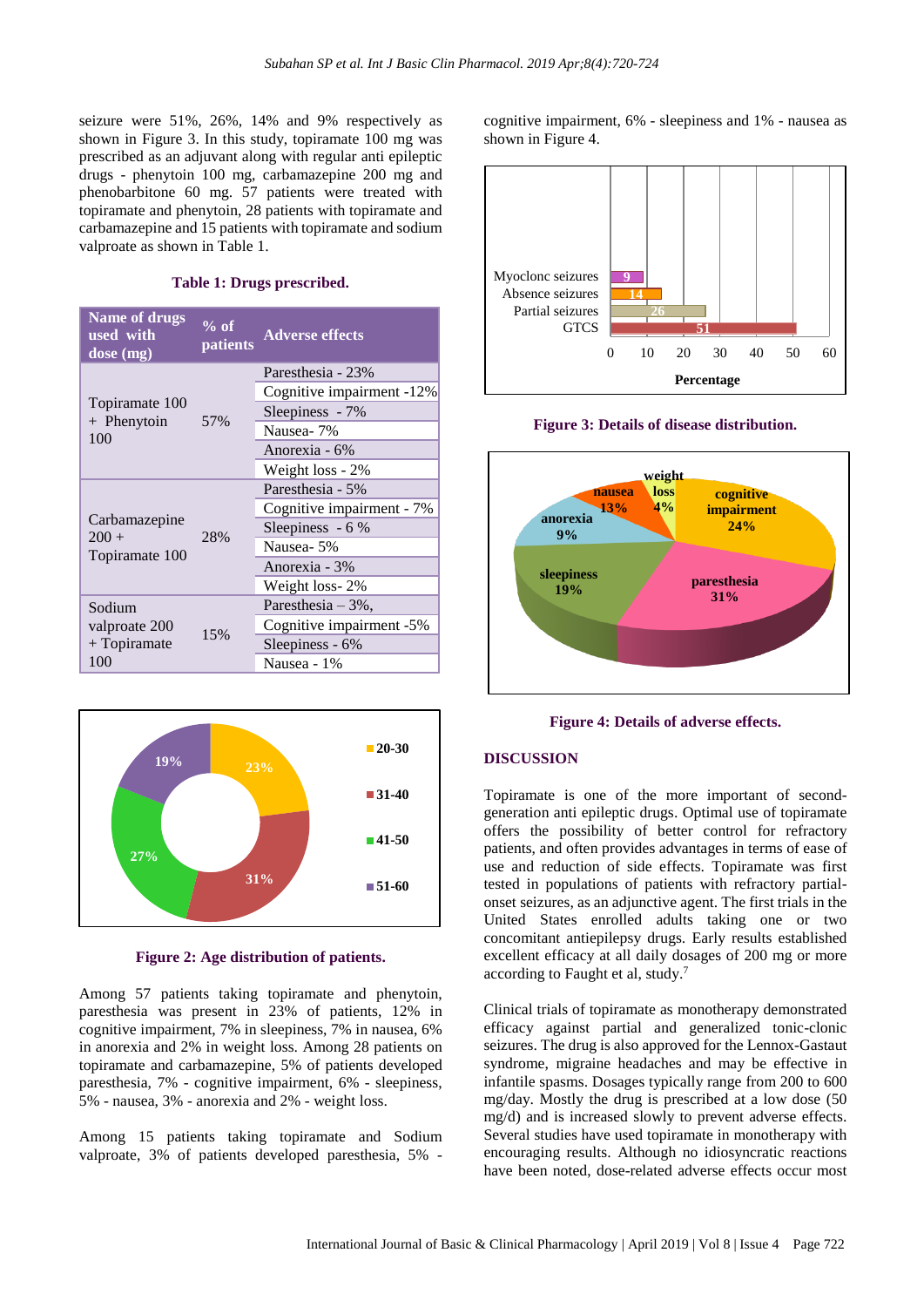frequently in the first 4 weeks and include somnolence, fatigue, dizziness, cognitive slowing, paresthesias, nervousness, and confusion. Acute myopia and glaucoma may require prompt drug withdrawal. <sup>8</sup> Topiramate may precipitate renal calculi (kidney stones), probably due to inhibition of carbonic anhydrase.<sup>9</sup>

According to Reife et al, study, topiramate does not produce life threatening adverse effects. <sup>10</sup> According to Tatum et al, and Bootsma et al, studies, the most common reason for discontinuation is the occurrence of cognitive problems. 11,12 Tolerability is improved by low initial doses with slow titration to the desired target dose in adults according to Biton et al, and Dodson et al, study. 13,14 Reduction of the dosage of concomitant antiepileptic drugs is often effective in reducing central nervous system symptoms according to Naritoku et al, study.<sup>15</sup>

The adverse effects noted in the study group were paresthesia, cognitive impairment, sleepiness, weight loss, nausea and anorexia. Paresthesia (31%) was the commonest adverse effect noted in this study followed by cognitive impairment (24%), sleepiness (19%), nausea (13%), anorexia (9%) and weight loss (4%) as showed in Figure 4. Paresthesia could be occurred due to inhibition of carbonic anhydrase enzyme by topiramate. <sup>16</sup> Previous studies showed that cognition impairment was the commonest problem encountered in patients with epilepsy taking topiramate. In this study we observed that paresthesia (31%) was the commonest adverse effect followed by cognitive impairment (24%).

#### **CONCLUSION**

In this observational study, we found that paresthesia was the commonly encountered adverse effect and it occurs due to inhibition of carbonic anhydrase enzyme by Topiramate followed by cognitive impairment and sleepiness. Topiramate is being widely used against most seizure types with additional indications for use in migraine headaches and shows a relatively favourable pharmacokinetic profile. It is appropriate for monotherapy as well as for adjuvant therapy in refractory patients with epilepsy. The major problem limiting its use is the frequent occurrence of cognitive adverse effects, especially expressive language dysfunction which are reversible upon discontinuation of the medication.

#### **ACKNOWLEDGEMENTS**

Authors would like to thank to the Department of Neurology for support. We thank the study participants and all the staff at the study centre, Govt. Stanley medical College, Chennai, Tamil Nadu, India.

*Funding: No funding sources Conflict of interest: None declared Ethical approval: The study was approved by the Institutional Ethics Committee*

#### **REFERENCES**

- 1. Arroyo S, Dodson WE, Privitera MD (2005) Randomized dose controlled study of topiramate as first-line therapy in epilepsy. Acta Neurol Scand. 2005;112:214-22.
- 2. Sommer BR, Mitchell EL, Wroolie TE. Topiramate: effects on cognition in patients with epilepsy, migraine headache and obesity. Therapeutic advances in neurological disorders. 2013 Jul;6(4):211-27.
- 3. Lee S, Sziklas V, Andermann F, Farnham S, Risse G, Gustafson M, et al. The effects of adjunctive topiramate on cognitive function in patients with epilepsy. Epilepsia. 2003 Mar;44(3):339-47.
- 4. Thompson PJ, Baxendale SA, Duncan JS, Sander JW. Effects of topiramate on cognitive function. J Neurol Neurosurg Psychiatry. 2000 Nov 1;69(5):636-41.
- 5. Van Passel L, Arif H, Hirsch LJ. Topiramate for the treatment of epilepsy and other nervous system disorders. Expert Rev Neurotherapeut. 2006 Jan 1;6(1):19-31.
- 6. Jones MW. Topiramate-safety and tolerability. Canadian J Neurol Sci. 1998 Aug;25(S3):S13-5.
- 7. Faught E, Wilder BJ, Ramsay RE, Reife RA, Kramer LD, Pledger GW, et al. Topiramate placebo-controlled dose-ranging trial in refractory partial epilepsy using 200-, 400-, and 600-mg daily dosages. Neurol. 1996 Jun 1;46(6):1684-90.
- 8. Porter RJ, Rogawski MR. Antiseizure Drugs. In:Bertram G. Katzung's The Basic and Clinical Pharmacology. 14th ed. New Delhi, NY:Lange; 2018:427-428.
- 9. Misty D. Smith, Cameron S. Metcalf, and Karen S. Wilcox. Pharmacotherapy of the Epilepsies. In: Brunton LB, Randa Hilal-Dandan, C. Knollmann, eds. Goodman & Gilman's The Pharmacological Basis of Therapeutics. 13th ed. New York, NY: McGraw-Hill; 2018:318-319.
- 10. Reife R, Pledger G, Wu SC. Topiramate as add‐on therapy: pooled analysis of randomized controlled trials in adults. Epilepsia. 2000 Jan;41:66-71.
- 11. Tatum IV WO, French JA, Faught E, Morris III GL, Liporace J, Kanner A, et al. Postmarketing experience with topiramate and cognition. Epilepsia. 2001 Sep;42(9):1134-40.
- 12. Bootsma HP, Coolen F, Aldenkamp AP, Arends JB, Diepman L, Hulsman JA, et al. Topiramate in clinical practice: long-term experience in patients with refractory epilepsy referred to a tertiary epilepsy center. Epilepsy Behavior. 2004 Jun 1;5(3):380-7.
- 13. Biton V, Edwards KR, Montouris GD, Sackellares JC, Harden CL, Kamin M, Topiramate TPS-TR Study Group. Topiramate titration and tolerability. Ann Pharmacotherapy. 2001 Feb;35(2):173-9.
- 14. Dodson WE, Kamin M, Kraut L, Olson WH, Wu SC. Topiramate titration to response: analysis of individualized therapy study (TRAITS). Ann Pharmacoth. 2003 May;37(5):615-20.
- 15. Naritoku DK, Hulihan JF, Schwarzman LK, Kamin M, Olson WH. Effect of cotherapy reduction on